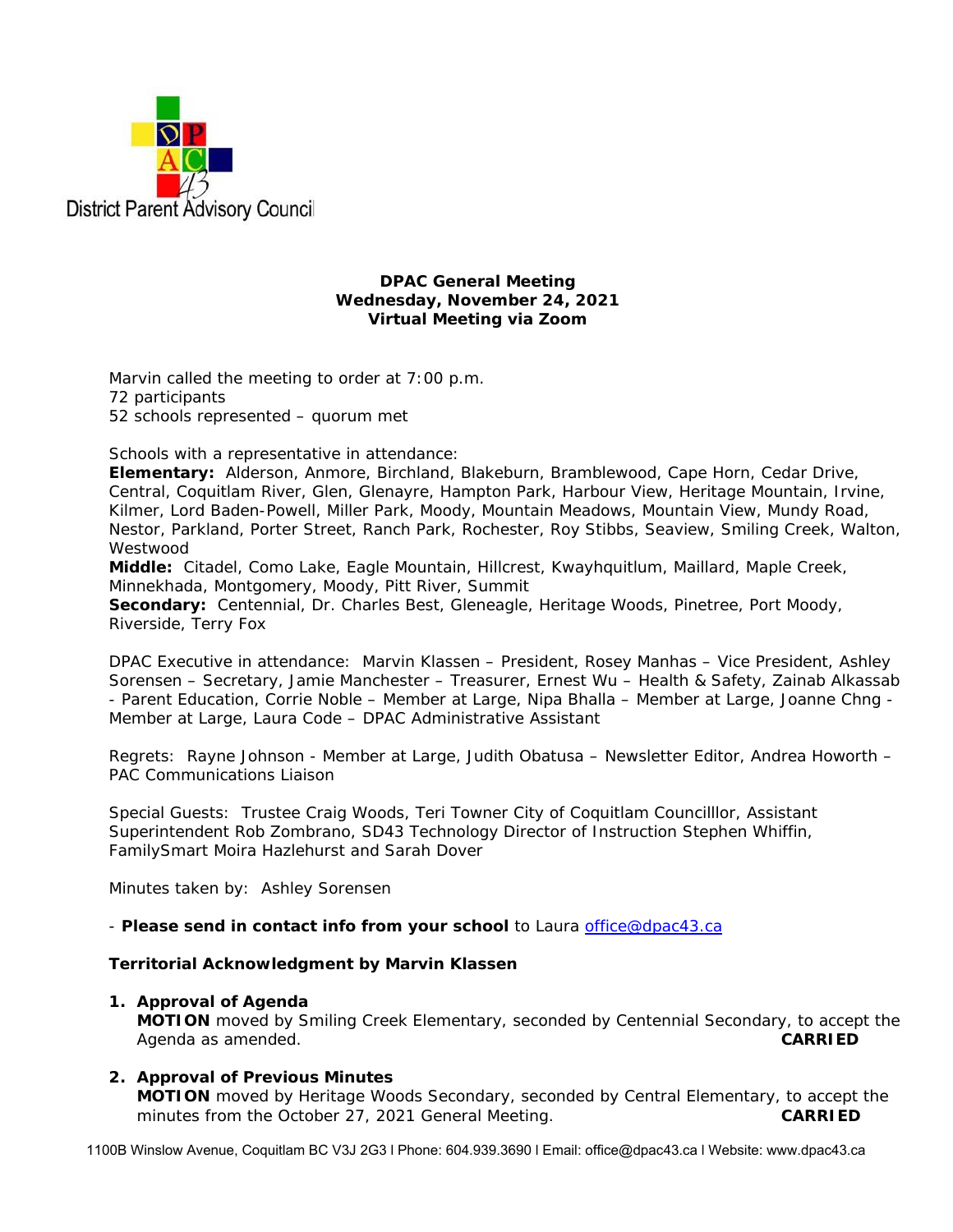# **3. Treasurer's Report - Jamie Manchester**

- <sup>−</sup> Income Statement 01Novemebr2021 24November2021
- <sup>−</sup> Telephone and Payroll went through
- <sup>−</sup> General Account has \$35,761.53 and Gaming has \$2,974.79

## **4. Superintendent's Report - Rob Zombrano**

- New Chair is Michael Thomas and new Vice Chair is Carol Cahoon
- A motion was passed to not require a vaccine mandate. This was done for a variety of reasons including that most teachers live and work in the TriCities and that the TriCities has a vaccinated population of 90%.
- A discussion was had about how lucky we are in SD43, and that there have been conversations with other School Districts severely impacted by the floods. Some schools are quite impacted and that there are some that are really needing significant repairs. From the roads being washed out, buildings and homes gone, remote learning happening long term and now the fundraising efforts.

## **5. Parent Education**

# A. SD43 TECHNOLOGY **- Stephen Whiffin**

- The School District had data challenges with water but were very lucky.
- Remote learning had challenges but the District has a plan and is moving forward with a plan for 2025
- They are increasing the focus on STEAM Education: Science, Tech, Engineering, Arts, Math. The goal is to make education authentic and powerful. This is a five-year focus.
- This is a Multi-disciplinary approach and trans disciplinary focus.
- Explore the world around them including the First peoples.
- Students can demonstrate learning and their options to do so increase.
- The District will use cross cutting themes and introduce social emotional learning with the digital space.
- Tech is in everything, cross cutting across all areas.
- There will be an investment in new learning supports.
- <sup>−</sup> There will be a new tech learning service website that will offer webinars for the K-Gr. 8 level on Learning Together Themes.
- This will increase resources for teachers brought to students increasing the learning experience.
- 30 schools participated in the Student Spaceflight Project. This was a great success. There were formal and informal top choices sent to the district and then post-secondary institutions panel. Microsoft was included in this project and the top 3 were submitted to NASA. Port Moody Secondary, Hillcrest Middle School and Dr. Charles Best Secondary were chosen to be tested in space by an astronaut.
- <sup>−</sup> MyEducationBC Family Portal is happening at the Secondary level and will be increasing to the whole district including the Elementary and Middle schools in June 2022.
- <sup>−</sup> This will allow Parents/Guardians to access information regarding: Communication, View and Confirm demographic information, attendance tracking, Report Cards, Pending Forms will also be added. Paper report cards will no longer go out and if they are needed, they can be requested, but digital format will be mainstream.
- <sup>−</sup> The District is also prioritizing bandwidth increases for tech support. They will be updating the Wifi to Wifi 6. This will start with the Secondary level first as they are online more frequently and it will be a multi-year project as they go building to building to upgrade.
- The District has access to 3000 loaner devices (450 are available right now), 1000 students in Grades 6-12 used the loaner devices. They are running on Windows 11SE.
- Games and Instagram not prioritized bandwidth for use while in a school building.
- The Port Moody Society Foundation has an own a device program only available current for Port Moody residents.
- <sup>−</sup> SD43 recommends for student devices that they have the 0365 Standard, Windows 11SE, any laptop 10" screen or larger, proper keyboard and wireless access.

1100B Winslow Avenue, Coquitlam BC V3J 2G3 l Phone: 604.939.3690 l Email: office@dpac43.ca l Website: www.dpac43.ca